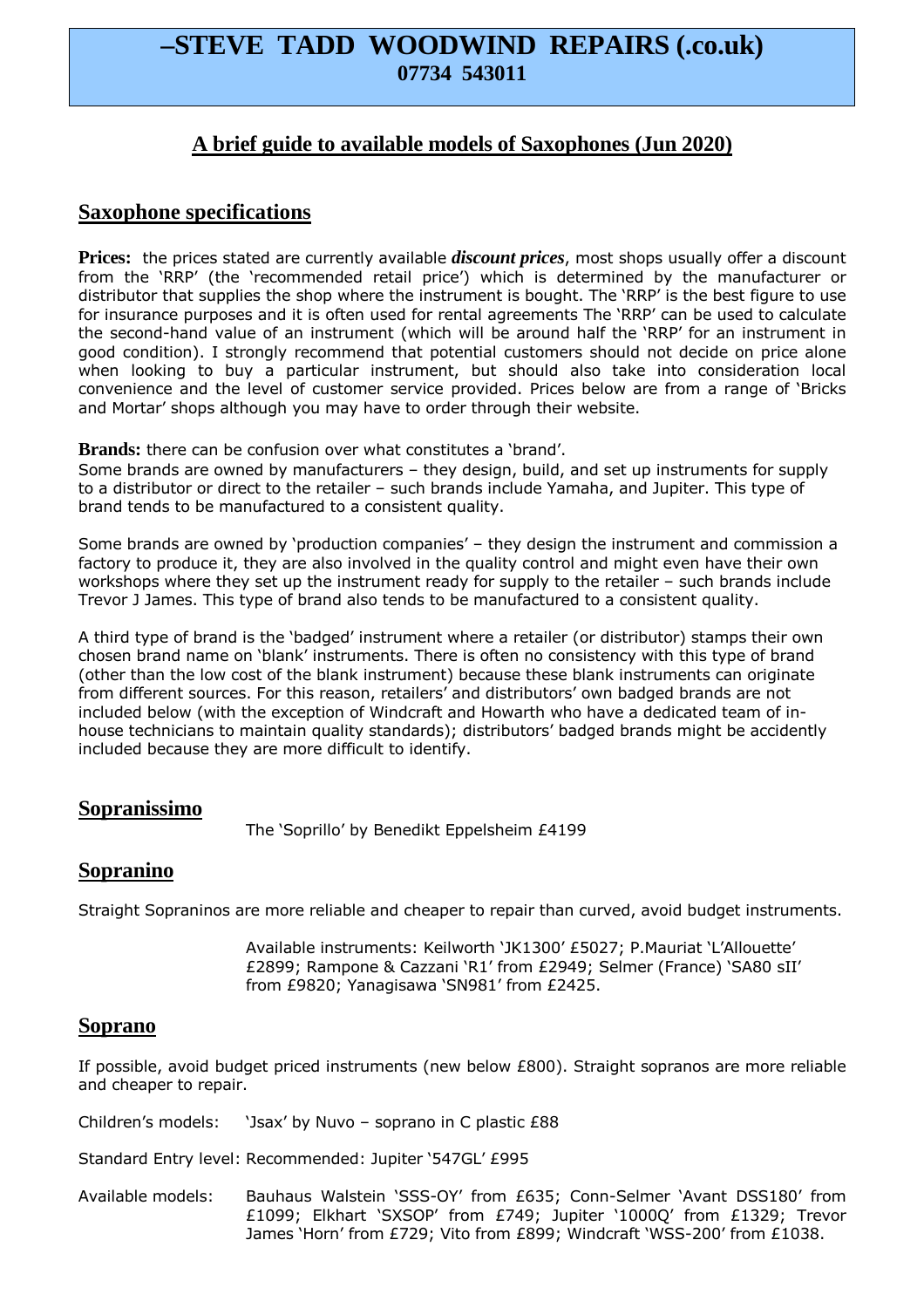| Premium Student: | Available Models: Antiqua 'Pro-One' from £1735; Conn-Selmer 'Premiere     |
|------------------|---------------------------------------------------------------------------|
| (to graduate)    | PS380' from £1736; Hanson 'series V' from £1130; Howarth 'Chiltern S900'  |
|                  | from £1385; Keilwerth 'ST90' from £1369; P.Mauriat 'Le Bravo' from £1799; |
|                  | System 54 'PB' from £1283; Trevor James 'Horn 88' from £1729; Yamaha      |
|                  | 'YSS475 sII' from £1745;                                                  |

Professionals favour: Yanagisawa from £2368 'S901' or new model 'SW01' from £2595

(Entry models) Also available: Eastman  $52^{nd}$  street from £2523; Hanson from £2310 (LX); Keilwerth from £4675 (1300-8DL); Lupifaro from £2000 (Platinum series); P.Mauriat from £2149 (system 76); Rampone & Cazzani from £2949 (R1); Selmer (France) from £3849 (SA80 sII Jubilee); Theo Wanne from £2749 (Mantra); Yamaha from £3499 (YSS82Z).

#### **Alto**

Excluding budget instruments below £400 (new)

| Children's models:                | Roy Benson 'child's sax' - £499; Trevor James Alpha £419; Conn 655<br>(adapted keys and neck) £599                                                                                                                                                                                                                                                                                                                                                                                                                                                                                                    |
|-----------------------------------|-------------------------------------------------------------------------------------------------------------------------------------------------------------------------------------------------------------------------------------------------------------------------------------------------------------------------------------------------------------------------------------------------------------------------------------------------------------------------------------------------------------------------------------------------------------------------------------------------------|
| Standard student:                 | Recommended: Jupiter 500Q series £699;<br>or Yamaha YAS280 £835                                                                                                                                                                                                                                                                                                                                                                                                                                                                                                                                       |
|                                   | Also available: Aquae Sulis from £495; Buffet '100 series' from £589; Chateau<br>'Valencay' from £435; Conn 'AS650' from £629; Conn-Selmer 'DS180' from<br>£849; Earlham '309' from £790 or 'ser II' from £799; Eastman 'EAS253' from<br>£799; Elkhart 'SXAD' from £628; Hanson 'Series V lite' from £499; Howarth<br>'Academy' from £550; Jean Paul USA from £619; Pro-sound 'Jazz' from £499;<br>Trevor James 'The horn' from £565 or 'Horn Classic II' from £589; Trevor<br>James/Kurioshi 'Vivace' from £499; Windcraft 'WAS-110' from £435;                                                      |
| Premium student:<br>(to Graduate) | Recommended: Jupiter 700 series £890<br>or Trevor James 'SR-Evo' £895 or 'Horn 88' £950                                                                                                                                                                                                                                                                                                                                                                                                                                                                                                               |
|                                   | Also available: Amati `AAS83K Charisma' from £1805; Arnold `AAS300 Terra'<br>from £978; Buffet '(8)400 series' from £1125; Conn-Selmer 'PAS-380' from<br>£1576; Chateau 'Chenonceau' from £1132; Hanson 'Series V' from £930 or<br>'Series VIII' from £1650; Howarth 'Chiltern A900B' from £1475; Jupiter '1100<br>series' from £1499; Keilwerth 'ST90' from £1037; P.Mauriat 'SA-185' from<br>£1199 or 'Le Bravo' from £1589; Selmer (USA) 'Liberty' from £1349; Theo<br>Wayne 'Shakti' from £1699; Trevor James '(SR)-SR' from £1279; Windcraft<br>'WAS-200' from £1067; Yamaha 'YAS480' from £1499 |
|                                   | Professionals favour: Recommended: Yamaha from £2199 (YAS62 series IV)<br>or Yanigisawa from £2199 (AW01)                                                                                                                                                                                                                                                                                                                                                                                                                                                                                             |
| (Entry models)                    | Also available: Buffet from £3850 (Senzo); Canonball from £2204 (A4);<br>Chateau £1810 (Versailles); Eastman £2773 (652RL); Hanson from £2310<br>(LX); Keilwerth from £2494 (SX90R); P.Mauriat from £2399 (PMXA-67) or<br>from £2170 (system 76); Rampone & Cazzani from £3349 (R1 OT); Selmer<br>(France) from £2222 (Seles Axos) or from £3785 (SA80sII); System 54R                                                                                                                                                                                                                                |

from £1788 (Powerbell); Theo Wayne from £2799 (Narayan); Trevor James

from £1999 (SC-RAW); Wood Stone from £3499 (Vintage)